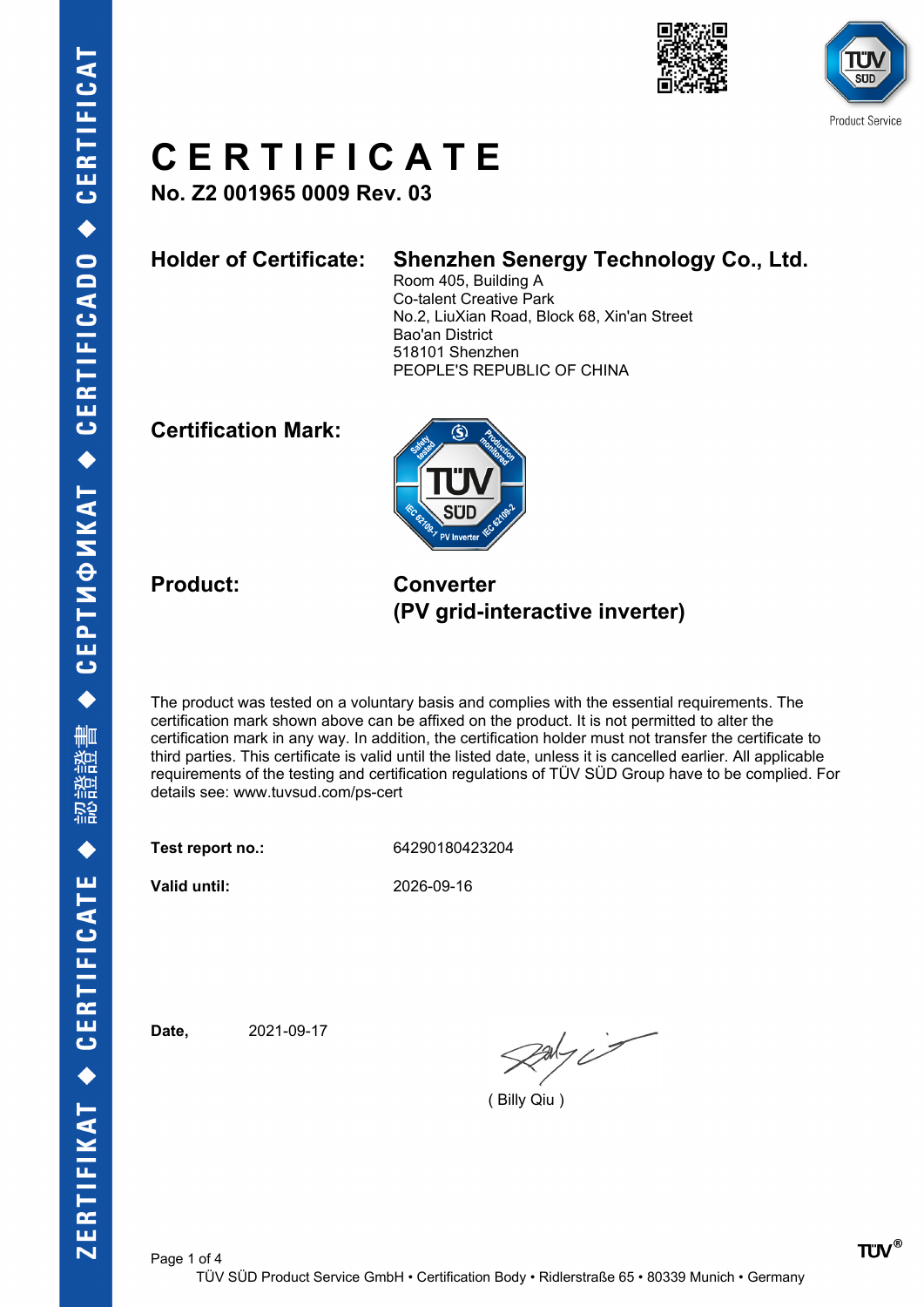

**No. Z2 001965 0009 Rev. 03**

**Model(s): SE 17KTL-D3, SE 20KTL-D3, SE 22KTL-D3, SE 25KTL-D3, SE 28KTL-D3, SE 30KTL-D3 VP 17KTL-D3, VP 20KTL-D3, VP 22KTL-D3, VP 25KTL-D3, VP 28KTL-D3, VP 30KTL-D3 SE 17KTL-D3/EU, SE 20KTL-D3/EU, SE 22KTL-D3/EU, SE 25KTL-D3/EU, SE 28KTL-D3/EU, SE 30KTL-D3/EU, SE 30KTL-D3/EU-CSB PV-22000S-U, PV-30000S-U**

#### **Parameters:**

| Model:                                       | <b>SE 17KTL-</b><br>D <sub>3</sub>    | SE 20KTL-<br>D <sub>3</sub>    | SE 22KTL-<br>D <sub>3</sub> | SE 25KTL-<br>D <sub>3</sub> | SE 28KTL-<br>D <sub>3</sub> | SE 30KTL-<br>D <sub>3</sub>    |
|----------------------------------------------|---------------------------------------|--------------------------------|-----------------------------|-----------------------------|-----------------------------|--------------------------------|
| Maximum rated d.c.<br>input voltage          | 1000 Vd.c.                            | 1000 Vd.c.                     | 1000 Vd.c.                  | 1000 Vd.c.                  | 1000 Vd.c.                  | 1000 Vd.c.                     |
| PV input operating<br>voltage range          | 180 - 1000<br>Vd.c.                   | 180 - 1000<br>Vd.c.            | 180 - 1000<br>Vd.c.         | 180 - 1000<br>Vd.c.         | 180 - 1000<br>Vd.c.         | 180 - 1000<br>Vd.c.            |
| Maximum operating<br>PV input current        | $27 \times 2$<br>Ad.c.                | $27 \times 2$<br>Ad.c.         | $27 \times 2$<br>Ad.c.      | $40.5 \times 2$<br>Ad.c.    | $40.5 \times 2$<br>Ad.c.    | $40.5 \times 2$<br>Ad.c.       |
| Maximum total PV<br>array s-c current        | $30 \times 2$<br>Ad.c.                | $30 \times 2$<br>Ad.c.         | $30 \times 2$<br>Ad.c.      | $45 \times 2$<br>Ad.c.      | $45 \times 2$<br>Ad.c.      | $45 \times 2$<br>Ad.c.         |
| Rated a.c. output<br>voltage                 | $3/N/PE$ .<br>400/230<br>Va.c.        | $3/N/PE$ .<br>400/230<br>Va.c. | 3/N/PE.<br>400/230<br>Va.c. | 3/N/PE.<br>400/230<br>Va.c. | 3/N/PE.<br>400/230<br>Va.c. | $3/N/PE$ ,<br>400/230<br>Va.c. |
| Nominal a.c. output<br>frequency             | 50/60 Hz                              | 50/60 Hz                       | 50/60 Hz                    | 50/60 Hz                    | 50/60 Hz                    | 50/60 Hz                       |
| Maximum<br>continuous a.c.<br>output current | 28,3 Aa.c.                            | 33,5 Aa.c.                     | 35 Aa.c.                    | 40 Aa.c.                    | 45 Aa.c.                    | 48 Aa.c.                       |
| Nominal output<br>active power $P_n$         | 17 kW                                 | 20 kW                          | 22 kW                       | 25 kW                       | 28 kW                       | 30 kW                          |
| Power factor                                 | 0,8 ind. - 0,8 cap.                   |                                |                             |                             |                             |                                |
| <b>Protection class</b>                      |                                       |                                |                             |                             |                             |                                |
| Ingress protection                           | <b>IP65</b>                           |                                |                             |                             |                             |                                |
| Temperature                                  | -25°C $\sim$ +60°C (derating at 45°C) |                                |                             |                             |                             |                                |
| Altitude                                     | up to 4000 m                          |                                |                             |                             |                             |                                |
|                                              |                                       |                                |                             |                             |                             |                                |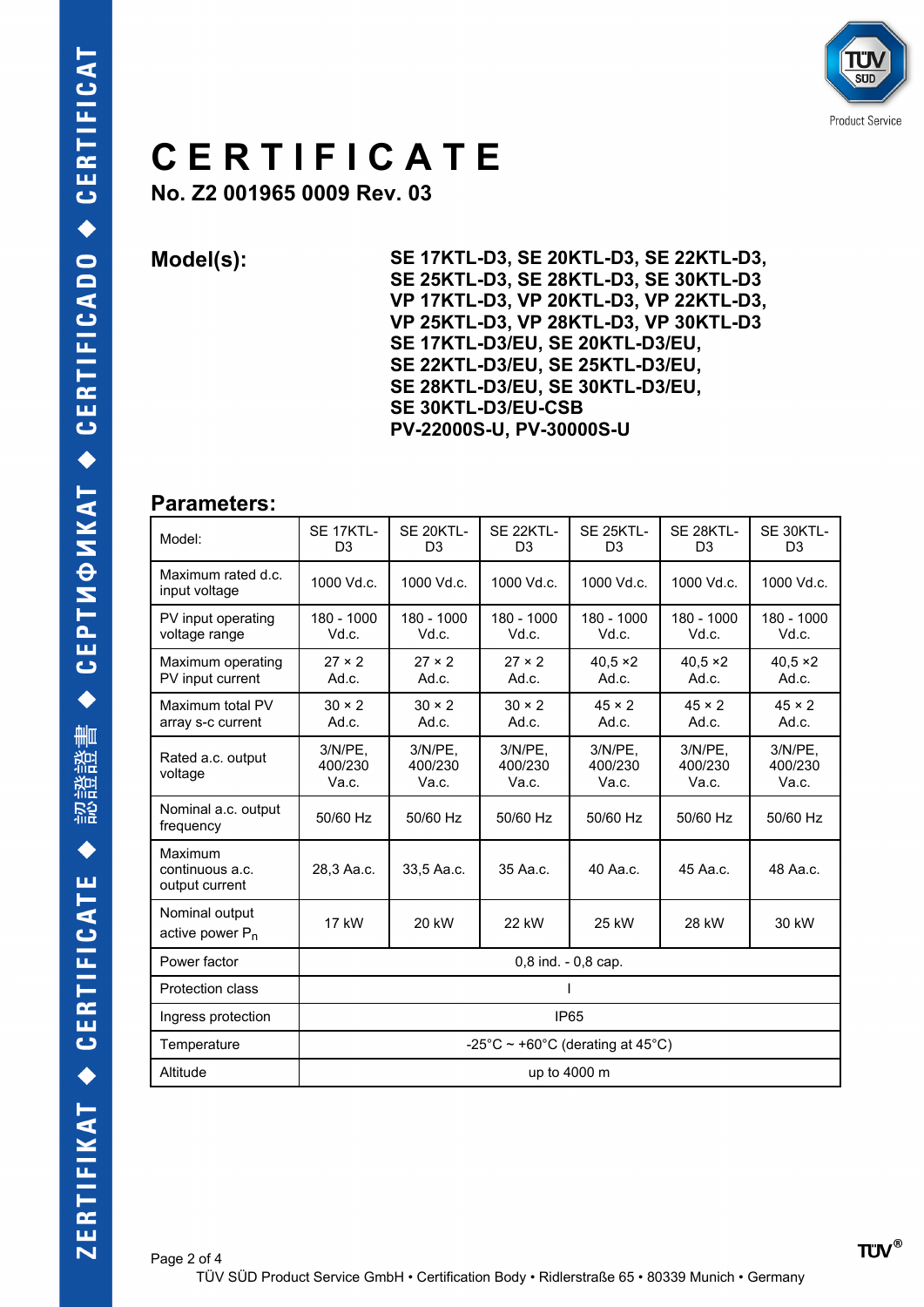**No. Z2 001965 0009 Rev. 03**

| Model:                                       | VP 17KTL-<br>D <sub>3</sub>                | VP 20KTL-<br>D <sub>3</sub> | <b>VP 22KTI -</b><br>D <sub>3</sub> | <b>VP 25KTL-</b><br>D <sub>3</sub> | <b>VP 28KTI -</b><br>D <sub>3</sub> | VP 30KTL-<br>D <sub>3</sub>    |
|----------------------------------------------|--------------------------------------------|-----------------------------|-------------------------------------|------------------------------------|-------------------------------------|--------------------------------|
| Maximum rated d.c.<br>input voltage          | 1000 Vd.c.                                 | 1000 Vd.c.                  | 1000 Vd.c.                          | 1000 Vd.c.                         | 1000 Vd.c.                          | 1000 Vd.c.                     |
| PV input operating<br>voltage range          | 180 - 1000<br>Vd.c.                        | 180 - 1000<br>Vd.c.         | 180 - 1000<br>Vd.c.                 | $180 - 1000$<br>Vd.c.              | $180 - 1000$<br>Vd.c.               | 180 - 1000<br>Vd.c.            |
| Maximum operating<br>PV input current        | $27 \times 2$<br>Ad.c.                     | $27 \times 2$<br>Ad.c.      | $27 \times 2$<br>Ad.c.              | $40,5 \times 2$<br>Ad.c.           | $40,5 \times 2$<br>Ad.c.            | $40,5 \times 2$<br>Ad.c.       |
| Maximum total PV<br>array s-c current        | $30 \times 2$<br>Ad.c.                     | $30 \times 2$<br>Ad.c.      | $30 \times 2$<br>Ad.c.              | $45 \times 2$<br>Ad.c.             | $45 \times 2$<br>Ad.c.              | $45 \times 2$<br>Ad.c.         |
| Rated a.c. output<br>voltage                 | $3/N/PE$ .<br>400/230<br>Va.c.             | 3/N/PE.<br>400/230<br>Va.c. | $3/N/PE$ ,<br>400/230<br>Va.c.      | $3/N/PE$ ,<br>400/230<br>Va.c.     | $3/N/PE$ .<br>400/230<br>Va.c.      | $3/N/PE$ .<br>400/230<br>Va.c. |
| Nominal a.c. output<br>frequency             | 50/60 Hz                                   | 50/60 Hz                    | 50/60 Hz                            | 50/60 Hz                           | 50/60 Hz                            | 50/60 Hz                       |
| Maximum<br>continuous a.c.<br>output current | 28,3 Aa.c.                                 | 33,5 Aa.c.                  | 35 Aa.c.                            | 40 Aa.c.                           | 45 Aa.c.                            | 48 Aa.c.                       |
| Nominal output<br>active power $P_n$         | 17 kW                                      | 20 kW                       | 22 kW                               | 25 kW                              | 28 kW                               | 30 kW                          |
| Power factor                                 | $0,8$ ind. $-0,8$ cap.                     |                             |                                     |                                    |                                     |                                |
| <b>Protection class</b>                      |                                            |                             |                                     |                                    |                                     |                                |
| Ingress protection                           | <b>IP65</b>                                |                             |                                     |                                    |                                     |                                |
| Temperature                                  | $-25^{\circ}$ C ~ +60°C (derating at 45°C) |                             |                                     |                                    |                                     |                                |
| Altitude                                     | up to 4000 m                               |                             |                                     |                                    |                                     |                                |

| Model:                                        | SE 17KTL-<br>D3/EU                         | SE 20KTL-<br>D3/EU             | SE 22KTL-<br>D3/EU             | SE 25KTL-<br>D3/EU             | SE 28KTL-<br>D3/EU             | SE 30KTL-<br>D3/EU.<br>SE 30KTL-<br>D3/EU-CSB |
|-----------------------------------------------|--------------------------------------------|--------------------------------|--------------------------------|--------------------------------|--------------------------------|-----------------------------------------------|
| Maximum rated d.c.<br>input voltage           | 1000 Vd.c.                                 | 1000 Vd.c.                     | 1000 Vd.c.                     | 1000 Vd.c.                     | 1000 Vd.c.                     | 1000 Vd.c.                                    |
| PV input operating<br>voltage range           | 180 - 1000<br>Vd.c.                        | 180 - 1000<br>Vd.c.            | $180 - 1000$<br>Vd.c.          | 180 - 1000<br>Vd.c.            | $180 - 1000$<br>Vd.c.          | 180 - 1000<br>Vd.c.                           |
| Maximum operating<br>PV input current         | $27 \times 2$<br>Ad.c.                     | $27 \times 2$<br>Ad.c.         | $27 \times 2$<br>Ad.c.         | $40.5 \times 2$<br>Ad.c.       | $40.5 \times 2$<br>Ad.c.       | $40.5 \times 2$<br>Ad.c.                      |
| Maximum total PV<br>array s-c current         | $30 \times 2$<br>Ad.c.                     | $30 \times 2$<br>Ad.c.         | $30 \times 2$<br>Ad.c.         | $45 \times 2$<br>Ad.c.         | $45 \times 2$<br>Ad.c.         | $45 \times 2$<br>Ad.c.                        |
| Rated a.c. output<br>voltage                  | $3/N/PE$ ,<br>400/230<br>Va.c.             | $3/N/PE$ ,<br>400/230<br>Va.c. | $3/N/PE$ .<br>400/230<br>Va.c. | $3/N/PE$ ,<br>400/230<br>Va.c. | $3/N/PE$ ,<br>400/230<br>Va.c. | $3/N/PE$ ,<br>400/230<br>Va.c.                |
| Nominal a.c. output<br>frequency              | 50/60 Hz                                   | 50/60 Hz                       | 50/60 Hz                       | 50/60 Hz                       | 50/60 Hz                       | 50/60 Hz                                      |
| Maximum continuous<br>a.c. output current     | 28,3 Aa.c.                                 | 33,5 Aa.c.                     | 35 Aa.c.                       | 40 Aa.c.                       | 45 Aa.c.                       | 48 Aa.c.                                      |
| Nominal output active<br>power P <sub>n</sub> | 17 kW                                      | 20 kW                          | 22 kW                          | 25 kW                          | 28 kW                          | 30 kW                                         |
| Power factor                                  | $0,8$ ind. $-0,8$ cap.                     |                                |                                |                                |                                |                                               |
| Protection class                              |                                            |                                |                                |                                |                                |                                               |
| Ingress protection                            | <b>IP65</b>                                |                                |                                |                                |                                |                                               |
| Temperature                                   | $-25^{\circ}$ C ~ +60°C (derating at 45°C) |                                |                                |                                |                                |                                               |
| Altitude                                      | up to 4000 m                               |                                |                                |                                |                                |                                               |